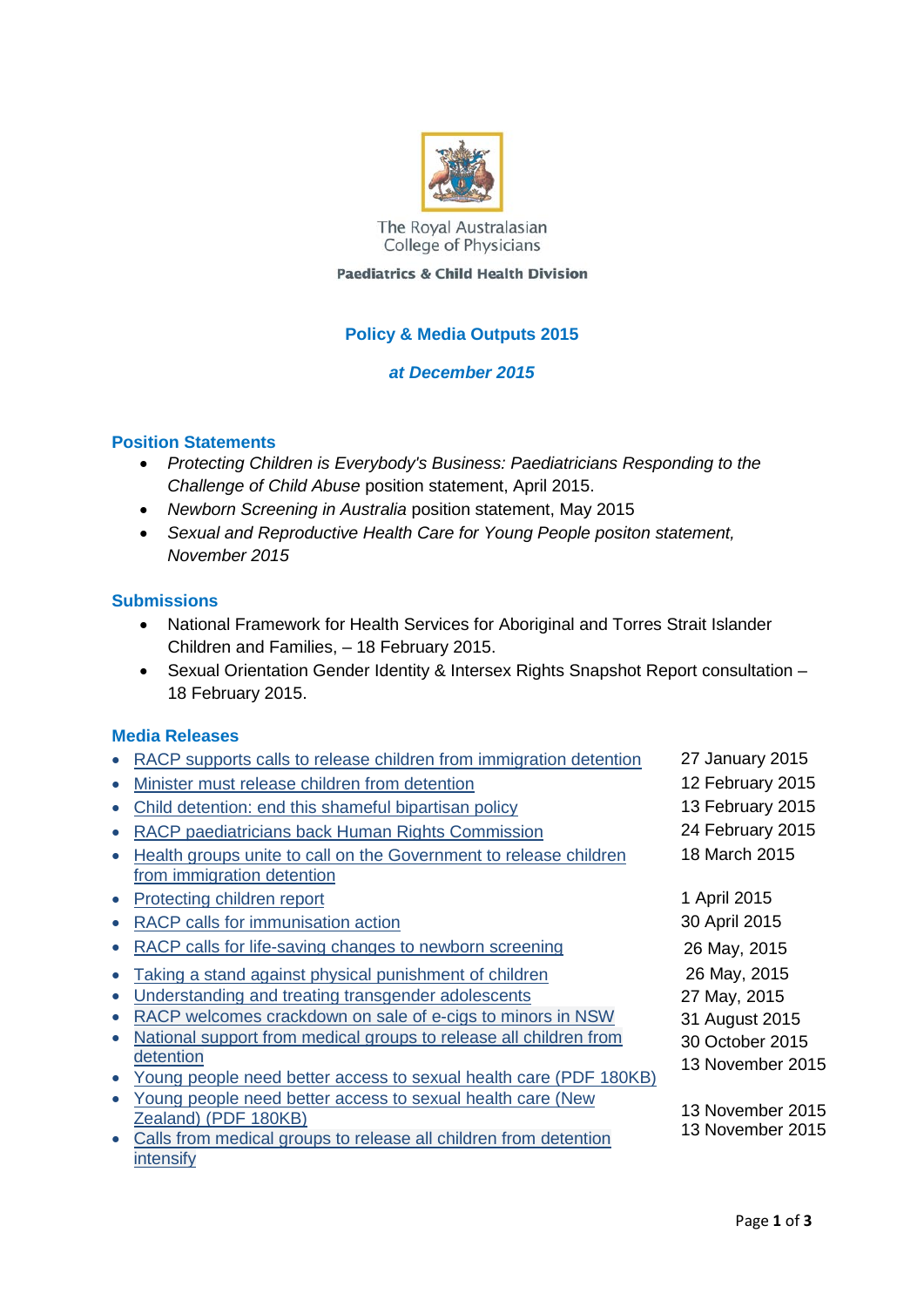#### • [RACP supports release of first Australian Atlas of Healthcare](http://www.racp.edu.au/docs/default-source/default-document-library/151126-media-release---racp-supports-release-of-first-australian-atlas-of-healthcare-variation5bec51afbbb261c2b08bff00001c3177.pdf?sfvrsn=0)  [Variation](http://www.racp.edu.au/docs/default-source/default-document-library/151126-media-release---racp-supports-release-of-first-australian-atlas-of-healthcare-variation5bec51afbbb261c2b08bff00001c3177.pdf?sfvrsn=0)

## **Letters / Public Statements / Contributions**

- Medical Workforce Plan for Tasmania, Office of the Chief Medical Officer January 2015.
- An open letter to Emeritus Prof Gillian Triggs, President of the Australian Human Rights Commission, extending support to Prof Triggs and the Commission following the Australian government's rejections of the report on children in detention, *The Forgotten Children*, February 2015.
- Consumer testing framework and draft Parent and Carer Resource, AWCH March 2015.
- Guidelines for Preventive Activities in General Practice 8th edition, Section 3: Preventive Activities in Children and Young people, The Royal Australian College of General Practitioners, March 2015.
- National Framework for Child and Family Health Services Secondary and Tertiary Services, March 2015.
- Proposal for a National Disability Insurance Scheme Quality and Safeguarding Framework, National Disability Insurance Agency (NDIA), April 2015.
- Developing the Third Action Plan (2015-2018) [National Framework for Protecting Children], Driving change: engaging the community – A Discussion Paper, Department of Social Services**,** May 2015.
- The Use of Photo and Video Imaging in Cases of Suspected Child Sexual Abuse, Physical Abuse and Neglect – draft policy, NSW Kids & Families, May 2015.
- Female Genital Cosmetic Surgery Toolkit: a resource for general practitioners and other health professionals, The Royal Australian College of General Practitioners, May 2015.
- A National Policy Framework For Newborn Bloodspot Screening In Australia Consultation Survey, Commonwealth Government's Newborn Bloodspot Screening Working Group, June 2015
- Australian Human Rights Commission's (AHRC) 'Forgotten Children' report letter to the Australian Government Attorney-General regarding the recommendations of the report, July 2015.
- Victorian Health ADHD response letter, September 2015
- Inquiry into the Social Services Legislation Amendment (No Jab, No Pay) Bill 2015 letter to the Senate Standing Committees on Community Affairs, 26 October 2015
- Letter to Hon Malcolm Turnbull MP, Prime Minister and to Hon Peter Dutton MP, Minister for Immigration and Border Protection regarding asylum seeker on Nauru, 6 November 2015

| <b>Name of Roundtable/Meeting</b>                                                                 | Representative   | <b>Date</b>                            |  |  |
|---------------------------------------------------------------------------------------------------|------------------|----------------------------------------|--|--|
| ASCIA primary immunodeficiency resource                                                           | Dr David Thomas  | 7-8 March 2015                         |  |  |
| development meeting                                                                               |                  |                                        |  |  |
| <b>ARACY Annual General Meeting</b>                                                               | Dr Nicki Murdock | 10 April 2015                          |  |  |
| Newborn bloodspot screening policy framework<br>- consultation workshop                           | Dr Jim McGill    | 30 April 2015,<br>16 September<br>2015 |  |  |
| National Framework for Protecting Australia's<br><b>Children: Third Action Plan Consultations</b> | Dr Terry Donald  | 20 April 2015                          |  |  |

#### **External Roundtables/Meetings – RACP/PCHD representation**